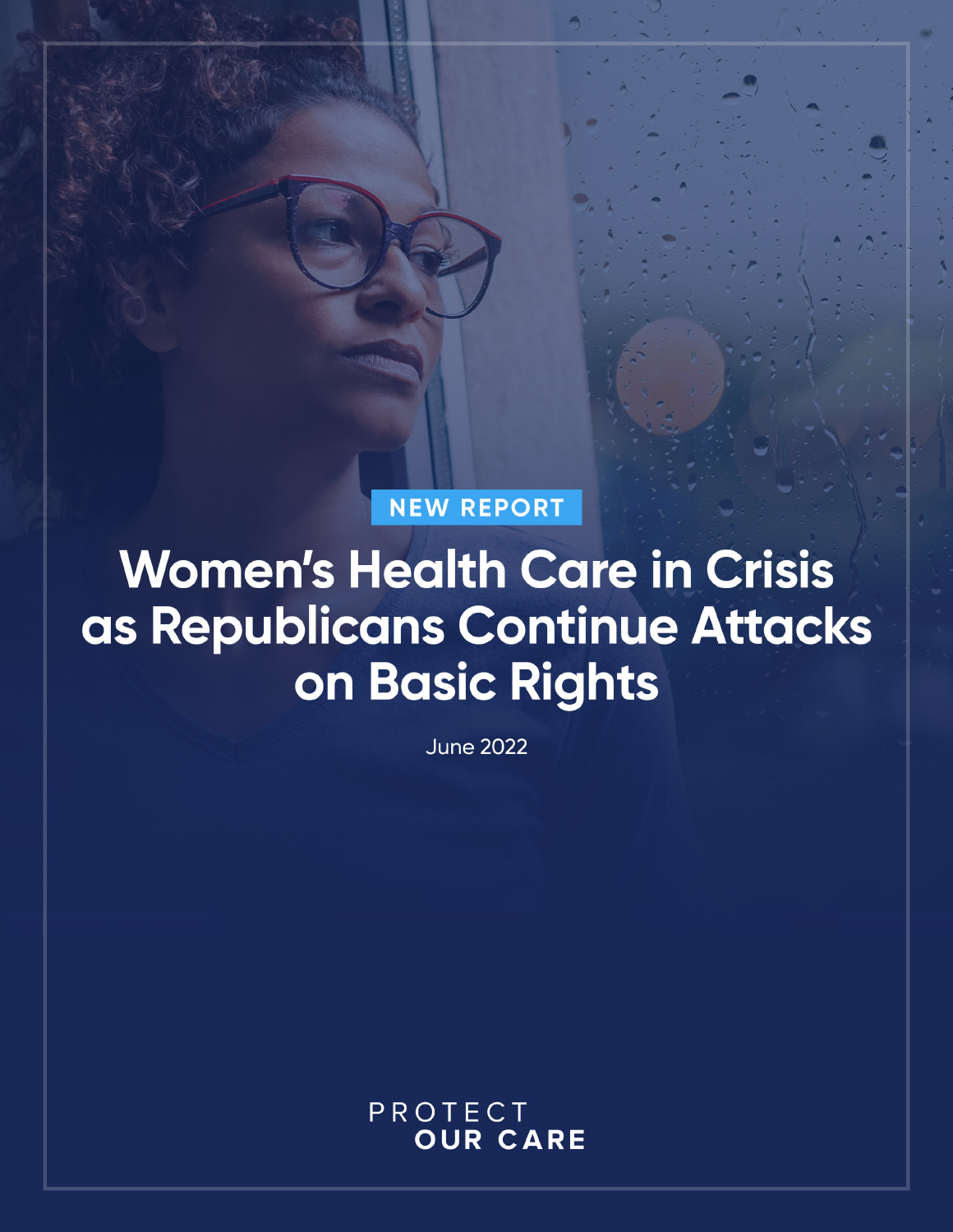# **REPORT: Women's Health Care in Crisis as Republicans Continue Attacks on Basic Rights**

*Expanding Women's Access to Af ordable Health Care Even More Urgent as Supreme Court Weighs Fate of Abortion Rights*

| Intro                                                                       | 1            |
|-----------------------------------------------------------------------------|--------------|
| <b>Republican Attacks On Women's Health</b>                                 | $\mathbf{2}$ |
| The ACA's Contraceptive Coverage Requirement Is Needed Now More Than Ever 2 |              |
| <b>Medicaid Is Essential To Women's Health</b>                              | 4            |
| <b>Improving Maternal Health &amp; Fighting Racial Disparities</b>          | 5            |

## <span id="page-1-0"></span>**Intro**

Women in the United States have faced insurmountable barriers to accessing basic health care. Historically, American women have suffered the brunt of high health care [costs,](https://www.commonwealthfund.org/publications/issue-briefs/2022/apr/health-and-health-care-women-reproductive-age) from insurance premiums to [prescription](https://www.protectourcare.org/wp-content/uploads/2021/06/POC-How-High-Drug-Costs-Hurt-Women-.pdf) drug prices. The Affordable Care Act (ACA) put in place critical protections to ensure women could not be charged more than men for the same coverage and that they could access services like preventive screenings and contraception at no additional cost. As a result of the ACA, millions of women gained coverage and health outcomes improved across the board.

Yet barriers to accessing care remain, particularly for women of color and low-income women, and additional measures are necessary to ensure everyone can meet their basic health care needs. As Republican attacks and inaction continue, lack of health care access has continued to drive the U.S. maternal mortality crisis, which claims [hundreds](https://www.cdc.gov/nchs/data/hestat/maternal-mortality/2020/maternal-mortality-rates-2020.htm#:~:text=In%202020%2C%20861%20women%20were,20.1%20in%202019%20(Table).) of lives every year. It prevents women from accessing contraception and essential reproductive services, and it limits women with chronic conditions from paying the bills or caring for their families.

Making matters worse, right-wing attacks on women's health care have only amplified in recent years. Between seeking to undermine the ACA, to refusing Medicaid expansion and fighting measures to combat maternal mortality, Republicans have done nothing but limit access to essential care for women. And as a pending Supreme Court decision threatens to upend abortion rights, strengthening access to affordable, quality health care for women and their families has never been more urgent.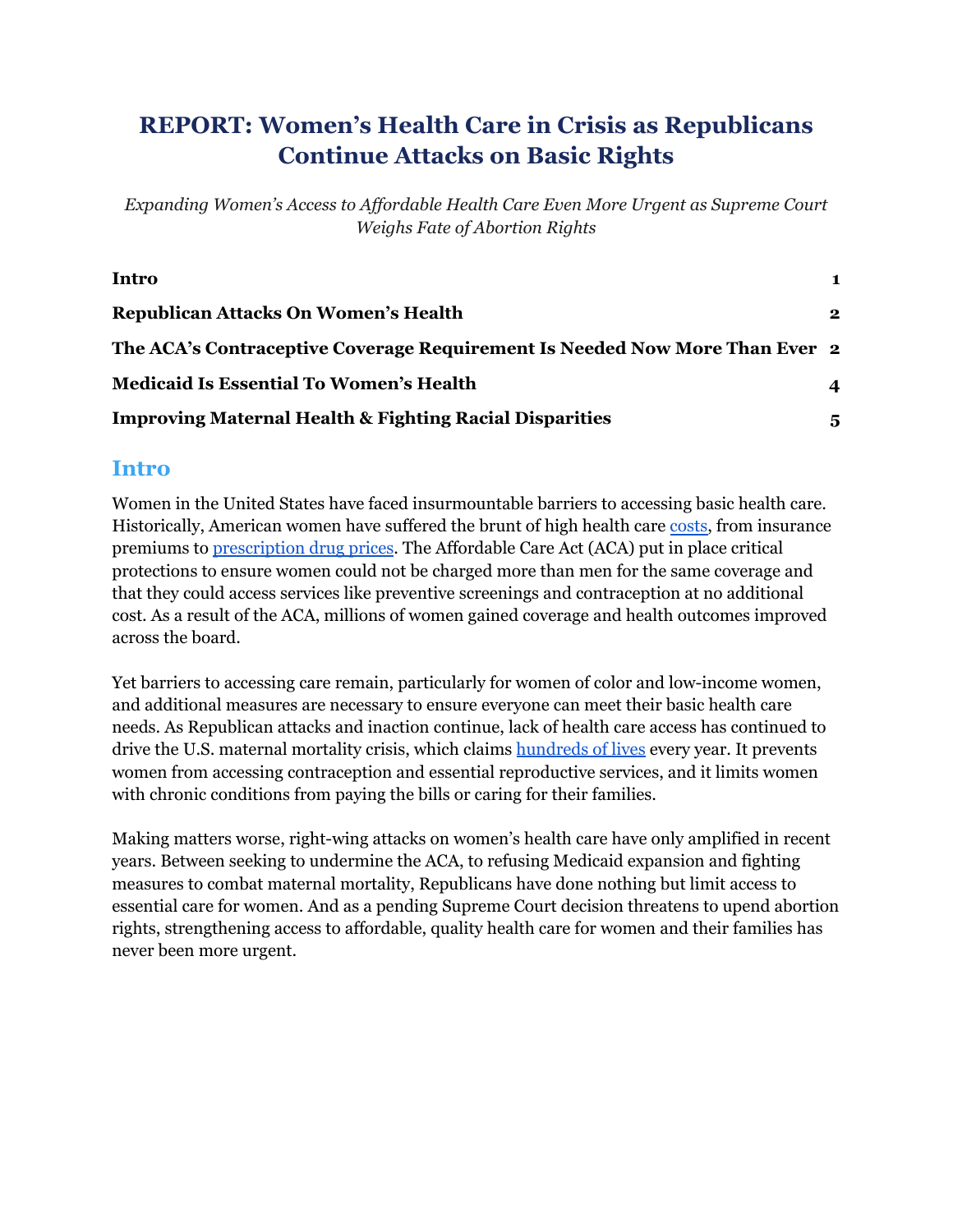# <span id="page-2-0"></span>**Republican Attacks On Women's Health**

Republicans have been waging a war on women's health for years, from blocking postpartum Medicaid coverage to defunding reproductive health care, Republicans at every level of government will stop at nothing to pander to the most fringe elements of their political base. Here's a look at some of their most outrageous attacks:

- **Attacking Equal Coverage.** In addition to House Republicans taking 100 [failed](https://howmanytimeshasthehousevotedtorepealobamacare.com/) votes to repeal the Affordable Care Act, they have also taken their fight to overturn the ACA all the way to the Supreme Court three times, and [failed](https://www.washingtonpost.com/politics/courts_law/affordable-care-act-survives-third-supreme-court-challenge-as-case-from-trump-administration-and-gop-led-states-is-rejected/2021/06/17/1d800dce-cf6f-11eb-8cd2-4e95230cfac2_story.html) three times. The ACA made [enormous](https://www.kff.org/womens-health-policy/issue-brief/the-2020-presidential-election-implications-for-womens-health/) strides for women's health. By taking these actions, Republicans are fighting to strip [protections](https://www.kff.org/womens-health-policy/issue-brief/the-2020-presidential-election-implications-for-womens-health/) from women that provide access to lifesaving preventative care, such as mammograms, bone density screenings, and well woman visits.
- **Postpartum Health Coverage & Maternal Mortality.** American women suffer from horrifying rates of maternal [mortality](https://www.commonwealthfund.org/publications/issue-briefs/2020/nov/maternal-mortality-maternity-care-us-compared-10-countries). The solutions to this devastating problem are well within reach, however Republicans simply [refuse](https://www.plannedparenthoodaction.org/planned-parenthood-advocates-wisconsin/newsroom/republicans-on-jfc-reject-governor-evers-healthy-women-healthy-babies-proposal-in-state-budget-in-advance-of-vote-in-assembly) to take action, and at times, [actively](https://apnews.com/article/health-mississippi-medicaid-c49dcbdc7b356f593485853aee5458c1) fight against lifesaving measures, such as extending postpartum Medicaid coverage. Not a single Republican member of the House [voted](https://clerk.house.gov/Votes/2021386) for legislation that included the The Black Maternal Health Momnibus Act, which is essential to addressing this ongoing crisis.
- **Contraception Coverage.** Republicans have a long [pattern](https://www.guttmacher.org/article/2020/06/seeing-whole-pattern-coordinated-federal-attacks-birth-control-coverage-and-access) of bulking at women's reproductive health, despite the fact it has been [pivotal](https://www.aclum.org/en/press-releases/contraception-key-tool-gender-equity#:~:text=The%20amicus%20brief%20emphasizes%20that,mandate%20was%20designed%20to%20remove.) to advancing gender equity in the U.S, allowing women to participate in the workforce and society at large. From [undermining](https://www.guttmacher.org/article/2020/06/seeing-whole-pattern-coordinated-federal-attacks-birth-control-coverage-and-access) state and federal family planning programs to seeking legal [challenges](https://www.vox.com/2021/4/2/22360341/obamacare-lawsuit-supreme-court-little-sisters-kelley-becerra-reed-oconnor-nondelegation) that go all the way to the Supreme Court, Republicans are shameless in their attempts to curtain birth control access and coverage.
- **Abortion.** After decades of unrelenting [attacks](https://www.plannedparenthoodaction.org/issues/abortion/abortion-central-history-reproductive-health-care-america/timeline-attacks-abortion) on abortion access, Republicans are poised to overturn Roe. This devastating outcome would ultimately [ban](https://www.washingtonpost.com/politics/2022/05/16/abortion-republicans-supreme-court/) abortion in large swaths of the country, forcing Americans to continue unwanted pregnancies if they are unable to travel to other states. While Republicans have wasted no times crafting extreme abortion [restrictions](https://www.washingtonpost.com/nation/interactive/2022/abortion-rights-protections-restrictions-tracker/) that will take place in the event Roe is overturned, they have completely [neglected](https://www.washingtonpost.com/opinions/2022/05/09/republicans-scramble-pretend-they-care-women-children/) the wellbeing of mothers and children who will be forced to suffer the consequences of their poltical games.

# <span id="page-2-1"></span>**The ACA's Contraceptive Coverage Requirement Is Needed Now More Than Ever**

Ten years ago, the Affordable Care Act's contraception coverage requirement became the <u>[law](https://www.kff.org/womens-health-policy/issue-brief/state-and-federal-contraceptive-coverage-requirements-implications-for-women-and-employers/)</u> of the land, drastically improving health care access and affordability for millions of women. The benefits have been far reaching — [improving](https://www.guttmacher.org/report/contraception-and-beyond-health-benefits-services-provided-family-planning-centers) health outcomes and sharply cutting [out-of-pocket](https://www.plannedparenthoodaction.org/issues/health-care-equity/affordable-care-act-aca) [costs](https://www.plannedparenthoodaction.org/issues/health-care-equity/affordable-care-act-aca). Despite the overwhelming success of the ACA's contraception coverage, Republicans have attempted to [eliminate](https://www.guttmacher.org/article/2020/06/seeing-whole-pattern-coordinated-federal-attacks-birth-control-coverage-and-access) this essential care year after year. With the protections of Roe likely to be [overturned,](https://www.politico.com/news/2022/05/02/supreme-court-abortion-draft-opinion-00029473) the ACA's contraception coverage is more important than ever before.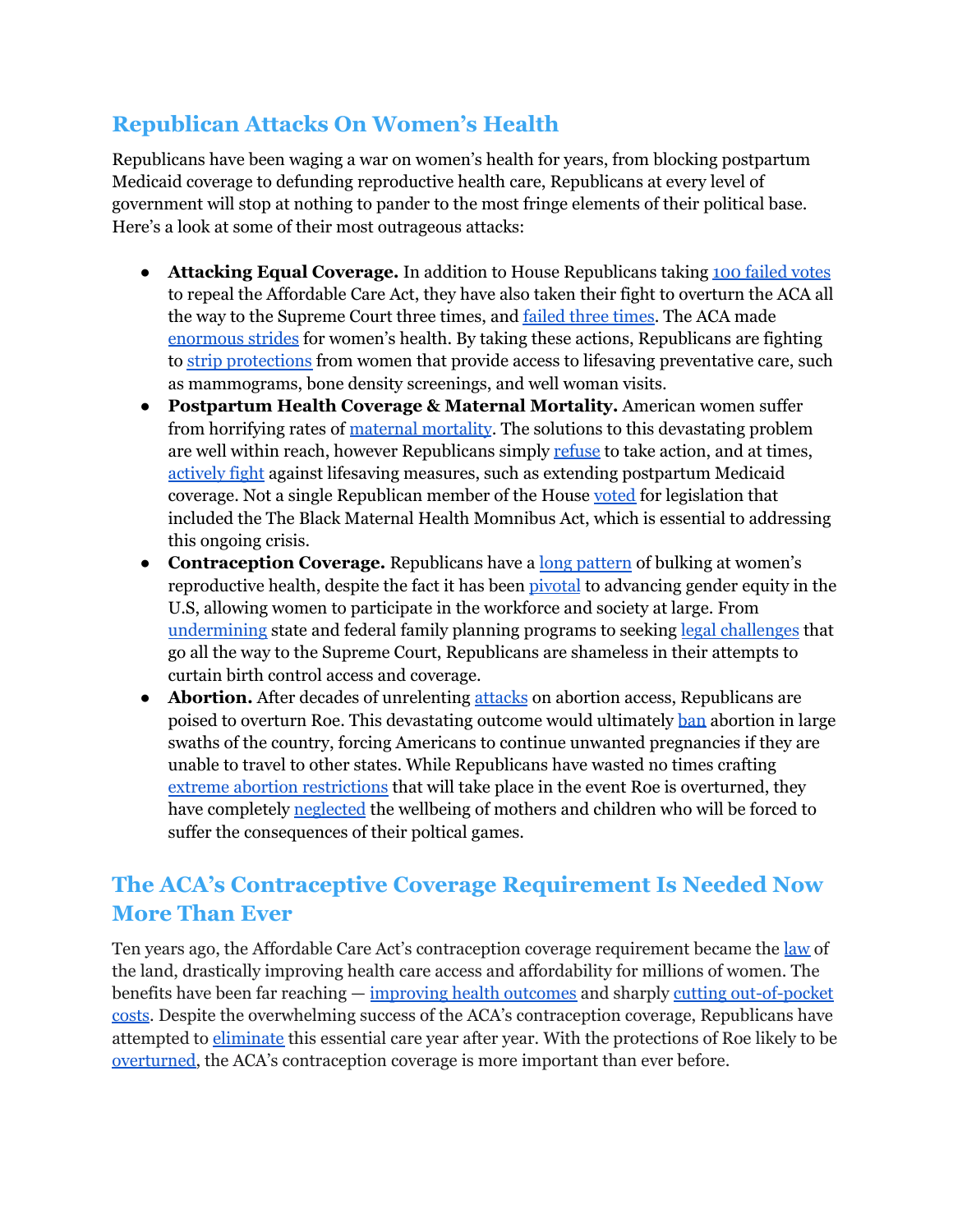#### **The State of Contraceptive Coverage**

**Contraception As Preventive Care.** The ACA requires coverage for many preventative services for women including screenings for cancer and certain diseases, well woman visits, and of course, contraception. Currently, the FDA has approved 18 [methods](https://www.hrsa.gov/womens-guidelines-2019) of contraception and the ACA [guarantees](https://www.americanprogress.org/article/contraceptive-coverage-affordable-care-act/) women access to at least one form of contraception in each category, including oral pills, IUDs, sterilization surgery, and emergency contraception to name just a few. These methods must be provided [without](https://www.healthcare.gov/coverage/birth-control-benefits/) cost sharing, even if a deductible hasn't been met.

**Who Uses Contraception?** More than 99 [perent](https://www.guttmacher.org/fact-sheet/contraceptive-use-united-states) of sexually active women between the ages of 15 and 44, have used at least one form of contraception, with 65 [percent](https://www.guttmacher.org/fact-sheet/contraceptive-use-united-states) of women in this age group currently using some method of birth conrol. While religious beliefs have often been used to justify refusing [contraceptive](https://www.commonwealthfund.org/blog/2020/supreme-court-excuses-organizations-religious-or-moral-objections-covering-workers-birth) coverage, nearly all women who identify as religious have used a method of contraception in their lives, including 99 [percent](https://www.guttmacher.org/fact-sheet/contraceptive-use-united-states) of Protestants, evangelicals, and Catholics, and 96 [percent](https://www.guttmacher.org/fact-sheet/contraceptive-use-united-states) of women belonging to other religious affiliations.

**Millions Benefit.** Today, 63 [million](https://www.plannedparenthoodaction.org/issues/health-care-equity/affordable-care-act-aca) women have free contraception because of the ACA. In the ACA's first year alone, women saved \$1.4 [billion](https://www.plannedparenthoodaction.org/issues/health-care-equity/affordable-care-act-aca) on their birth control. Before the ACA's contraception benefit, women paid an average of 30-44 [percent](https://www.plannedparenthoodaction.org/issues/health-care-equity/affordable-care-act-aca) of their total out-of-pocket costs towards birth control.

**Coverage Equity Increases Access To Contraception.** Thanks to the ACA, insurers can no longer charge women more than men for the same [coverage](https://www.kff.org/other/fact-sheet/womens-health-insurance-coverage/#:~:text=The%20ACA%20bars%20plans%20from,existing%20medical%20conditions%2C%20including%20pregnancy.). Between 2010 and 2015 alone, nearly five million [women](https://www.urban.org/sites/default/files/publication/86761/2001041-who-gained-health-insurance-coverage-under-the-aca-and-where-do-they-live.pdf) of reproductive age gained health insurance because of the ACA, allowing them to access free, quality contraception on equitable coverage plans.

#### **President Biden's Work To Protect Contraceptive Access**

Shortly after taking office, President Biden and Congressional Democrats passed the American Rescue Plan, which lowered premiums for middle and working class women, expanded coverage for millions who were previously uninsured, and increased access to essential health benefits, like contraceptive care, and incentivized Medicaid expansion. Thanks to President Biden's leadership, 2022 saw 5.8 [million](https://www.hhs.gov/about/news/2022/01/27/biden-harris-administration-announces-14-5-million-americans-signed-affordable-health-care-during-historic-open-enrollment-period.html) Americans newly insured by an ACA plan and a total of [87](https://www.medicaid.gov/medicaid/program-information/medicaid-and-chip-enrollment-data/report-highlights/index.html) [million](https://www.medicaid.gov/medicaid/program-information/medicaid-and-chip-enrollment-data/report-highlights/index.html) Americans receiving their coverage through Medicaid or CHIP.

**Increasing Access To Marketplace Plans.** In 2021, 14.5 [million](https://www.hhs.gov/about/news/2022/01/27/biden-harris-administration-announces-14-5-million-americans-signed-affordable-health-care-during-historic-open-enrollment-period.html) people signed up for health coverage through an ACA Marketplace. ACA Marketplace plans are [required](https://www.healthcare.gov/coverage/birth-control-benefits/) to cover contraception and counseling for all women. Premium savings under the American Rescue Plan benefit millions of Americans, with families now saving an average of [\\$2,400](https://www.whitehouse.gov/briefing-room/statements-releases/2021/12/22/statement-by-president-biden-on-4-6-million-americans-gaining-health-insurance-this-year/) a year on their health insurance premiums.

#### **Expanding Medicaid, The Largest Payer Of Reproductive Health Care Coverage.**

Under President Biden, 21 [million](https://www.cms.gov/newsroom/press-releases/new-reports-show-record-35-million-people-enrolled-coverage-related-affordable-care-act-historic-21) Americans are now covered under the ACA's expansion of Medicaid. Two [thirds](https://www.kff.org/womens-health-policy/issue-brief/medicaid-coverage-for-women/) of women enrolled in Medicaid are of reproductive age, with Medicaid accounting for 75 [percent](https://www.guttmacher.org/sites/default/files/report_pdf/public-funding-family-planning-abortion-services-fy-1980-2015.pdf) of all public expenditures on family planning services. Two studies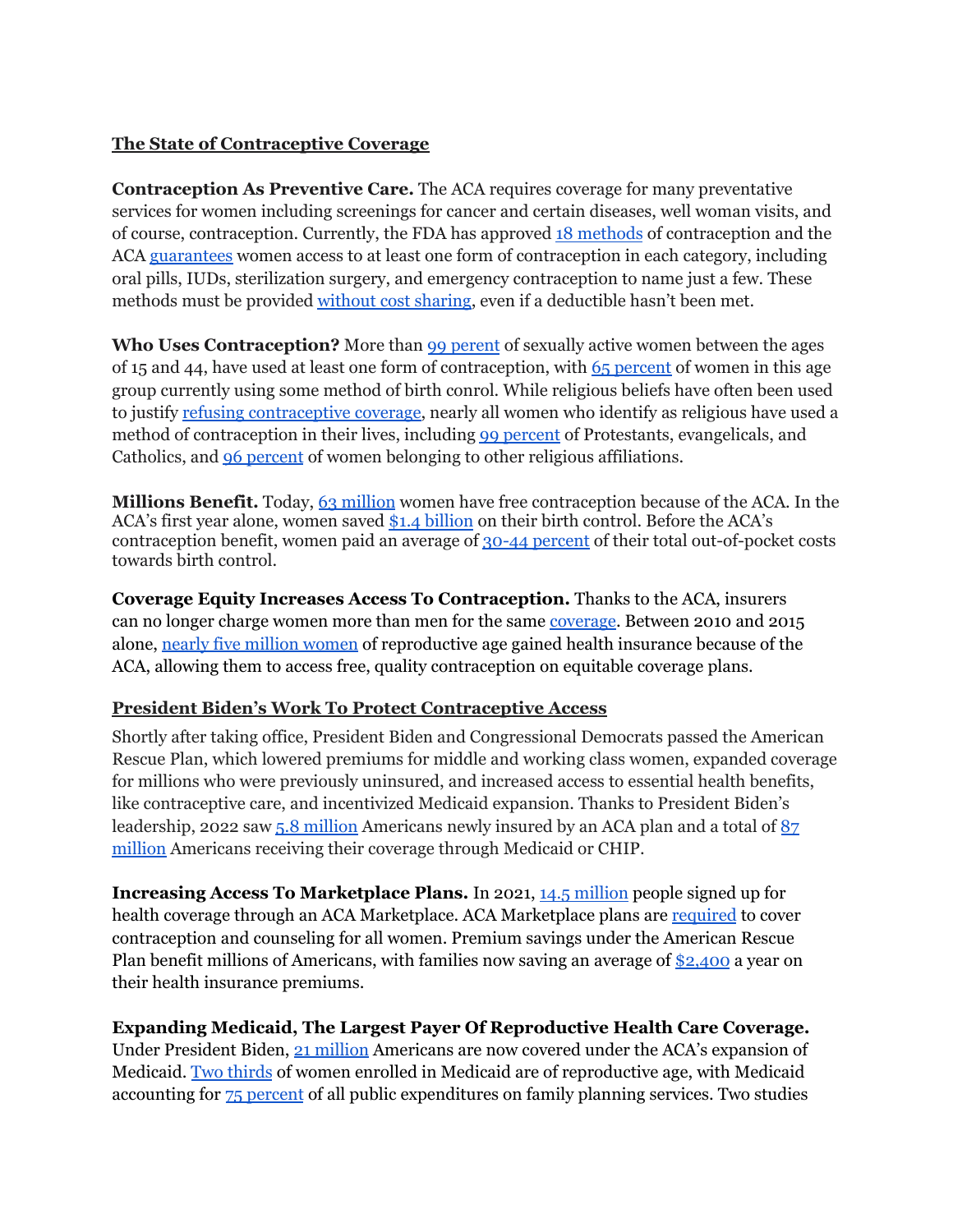from Michigan showed that Medicaid expansion [doubled](https://labblog.uofmhealth.org/industry-dx/medicaid-expansion-doubled-access-to-primary-care-and-increased-attention-to-health) low-income patients' access to primary care, and that enrollees experienced [improved](https://ihpi.umich.edu/news/study-medicaid-expansion-improves-access-family-planning) access to birth control and family planning.

**Eliminating Premiums For Low-Wage Workers.** 28 [million](https://www.brookings.edu/essay/why-has-covid-19-been-especially-harmful-for-working-women/) women in the U.S. are low-wage workers, with Black (54 [percent](https://www.brookings.edu/essay/why-has-covid-19-been-especially-harmful-for-working-women/)) and Hispanic and Latina (64 [percent\)](https://www.brookings.edu/essay/why-has-covid-19-been-especially-harmful-for-working-women/) women disproportionately experiencing low-wages. The American Rescue Plan [eliminated](https://www.kff.org/health-reform/issue-brief/how-the-american-rescue-plan-will-improve-affordability-of-private-health-coverage/) premiums for Americans earning up to 150 [percent](https://aspe.hhs.gov/topics/poverty-economic-mobility/poverty-guidelines) of the federal poverty level (roughly \$20,000 for a single person and \$41,000 for a family of four) who buy their coverage on the Marketplace.

# <span id="page-4-0"></span>**Medicaid Is Essential To Women's Health**

Medicaid is an essential pillar in providing coverage for women, which is why President Biden and Democrats in Congress have fought tirelessly to [expand](https://www.cms.gov/newsroom/press-releases/new-reports-show-record-35-million-people-enrolled-coverage-related-affordable-care-act-historic-21#:~:text=Press%20release-,New%20Reports%20Show%20Record%2035%20Million%20People%20Enrolled%20in%20Coverage,Enrolled%20in%20Medicaid%20Expansion%20Coverage) [Medicaid](https://www.npr.org/sections/health-shots/2022/02/10/1079732792/biden-administration-to-reverse-medicaid-changes-that-trump-had-okd-in-some-stat) [coverage](https://www.commonwealthfund.org/publications/issue-briefs/2021/may/economic-employment-effects-medicaid-expansion-under-arp#:~:text=The%20American%20Rescue%20Plan%20Act,family%20of%20three%20in%202021).) and access across the nation. Generations of inequality have resulted in women experiencing high coverage costs, poor health outcomes, and health inequities. As a result, Medicaid coverage remains a critical source of coverage, especially for women of color who experience higher rates of poverty than white women and remain less likely to have access to quality care.

Research confirms that Medicaid expansion saves lives and drastically reduces health disparities. States that expanded their Medicaid programs saw millions of women gain coverage. In 2019, [eight](https://www.kff.org/womens-health-policy/fact-sheet/womens-health-insurance-coverage/) states with women's uninsured rates above the national average had not adopted Medicaid expansion. By rejecting expansion, these states are worsening the maternal health crisis and limiting health care access for the women who need it most. Despite Medicaid expansion's proven role in reducing disparities in health care access and improving outcomes, Republicans have spent years undermining the expansion of Medicaid, blocking millions from coverage. Currently, an estimated four million [uninsured](https://www.kff.org/medicaid/issue-brief/the-coverage-gap-uninsured-poor-adults-in-states-that-do-not-expand-medicaid/) adults are locked out of coverage in the 12 [holdout](https://www.kff.org/medicaid/issue-brief/status-of-state-medicaid-expansion-decisions-interactive-map/) states, with 2.2 [million](https://www.kff.org/medicaid/issue-brief/the-coverage-gap-uninsured-poor-adults-in-states-that-do-not-expand-medicaid/) trapped in the Medicaid coverage gap. As of 2021, approximately one [million](https://www.kff.org/other/fact-sheet/womens-health-insurance-coverage/#:~:text=One%20million%20poor%20women%20are,lower%20level%20for%20Marketplace%20subsidies.) women are in the coverage gap.

**Medicaid Covers Over 30 Million Women Nationwide.** 31 [million](https://www.kff.org/womens-health-policy/issue-brief/medicaid-coverage-for-women/) adult women rely on Medicaid for coverage. Women comprise the majority of adult Medicaid enrollees, and in 2020, Medicaid covered 16 [percent](https://www.kff.org/womens-health-policy/issue-brief/medicaid-coverage-for-women/) of nonelderly women in the United States.

**Medicaid Is A Major Source Of Coverage For Women Of Color.** Due to systemic inequality, women of color are [disproportionately](https://www.kff.org/medicaid/state-indicator/nonelderly-medicaid-rate-by-raceethnicity/?currentTimeframe=0&sortModel=%7B%22colId%22:%22Location%22,%22sort%22:%22asc%22%7D) likely to be covered by Medicaid. Nearly 33 percent of Black Americans, 30 percent of Hispanic or Latino individuals, nearly 15 percent of Asian and Pacific Islanders, and 34 percent of American Indian and Alaska Native individuals are enrolled in Medicaid, compared with 15 percent of white individuals.

**Medicaid Covers Nearly Half Of Women With Disabilities.** Medicaid covers more than 44 [percent](https://www.kff.org/womens-health-policy/issue-brief/medicaid-coverage-for-women/) of nonelderly women with mental and physical disabilities. As of 2019, Medicaid was the source of health coverage for <u>one in [four](https://www.kff.org/womens-health-policy/issue-brief/medicaid-coverage-for-women/)</u> American women with mental illness.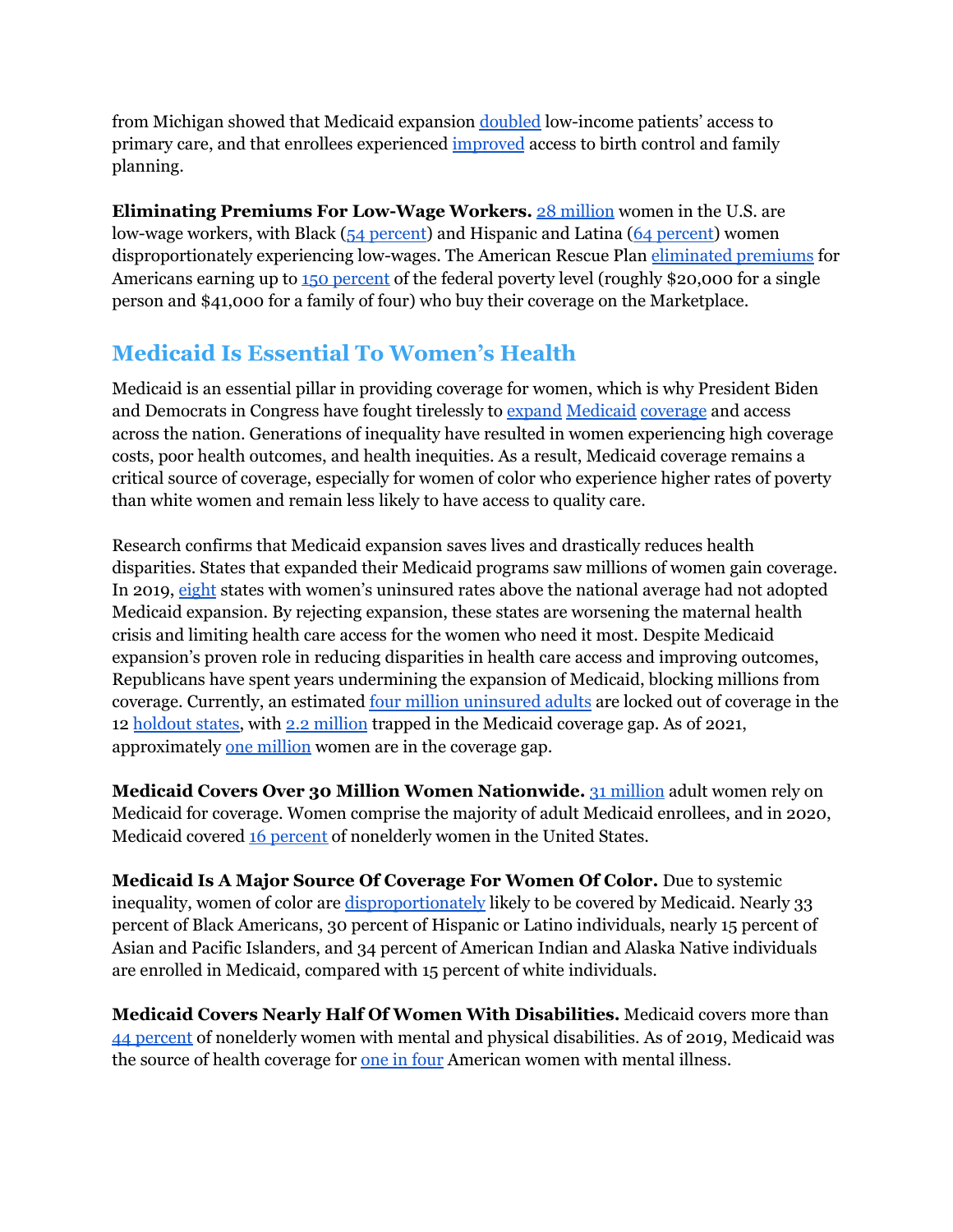**Most Women On Medicaid Are Working.** According to Kaiser Family Foundation, the vast majority of women enrolled in Medicaid work, including mothers on Medicaid. In 2019, [93](https://www.kff.org/womens-health-policy/issue-brief/medicaid-coverage-for-women/) [percent](https://www.kff.org/womens-health-policy/issue-brief/medicaid-coverage-for-women/) of women enrolled in Medicaid were either working, going to school, at home caring for young children or relatives, or experiencing an illness or disability that does not permit them to work.

**Medicaid Improves Access To Care For Women.** Women with Medicaid are far more likely to receive care than uninsured women. According to the Kaiser Family Foundation, women with Medicaid coverage are less [likely](https://www.kff.org/womens-health-policy/issue-brief/medicaid-coverage-for-women/) than women with private insurance to report delaying or forgoing care due to cost. Women with Medicaid coverage receive preventive care at roughly the same rates as women with private coverage and at a higher rate than women without insurance.

**Medicaid Helps Pay For Long-Term Care, Mostly For Elderly Women.** Medicaid pays for roughly half of the nation's long-term services and supports. In 2020, women accounted for 61 [percent](https://www.macpac.gov/topics/dually-eligible-beneficiaries/#:~:text=Key%20facts%3A,programs%20in%20calendar%20year%202020.) of the 12.3 million dual-eligibles, or people who rely on both Medicare and Medicaid for coverage. Most dual-eligibles are elderly, and many need Medicaid coverage for their long-term care needs. Medicaid covers nearly 40 [percent](https://www.cbpp.org/research/health/medicaid-works-for-women-but-proposed-cuts-would-have-harsh-disproportionate-impact#_ftn21) of Latina and Black women over 65 who are also covered by Medicare.

**Medicaid Creates Jobs In The Health Industry, Which Is Overwhelmingly Female.** Kaiser Family Foundation estimates that there are 15.5 million frontline health care workers — 77 [percent](https://www.kff.org/coronavirus-covid-19/issue-brief/key-characteristics-of-health-care-workers-and-implications-for-covid-19-vaccination/#:~:text=KFF%20survey%20data%20show%20that,hesitancy%20vary%20across%20demographic%20groups.) of which are women — establishing Medicaid as a major job creator for women.

# <span id="page-5-0"></span>**Improving Maternal Health & Fighting Racial Disparities**

As Republicans celebrate the anticipated [overturning](https://www.politico.com/news/2022/05/02/supreme-court-abortion-draft-opinion-00029473) of Roe, [attack](https://www.vox.com/2021/4/2/22360341/obamacare-lawsuit-supreme-court-little-sisters-kelley-becerra-reed-oconnor-nondelegation) contraception access in the courts, and [block](https://apnews.com/article/health-mississippi-medicaid-c49dcbdc7b356f593485853aee5458c1) expanded access to maternal health care in state legislatures, American women continue to suffer the [highest](https://www.commonwealthfund.org/publications/issue-briefs/2020/nov/maternal-mortality-maternity-care-us-compared-10-countries) rates of maternal mortality in the industrialized world. It is unconscionable that in the wealthiest nation on earth, the majority of maternal deaths are not only preventable, but on the rise. The United States is only one of two nations that has experienced a significant increase in maternal [mortality](https://www.commonwealthfund.org/publications/issue-brief-report/2020/dec/maternal-mortality-united-states-primer) over the past 20 years. The cause and solution to this problem is clear.

The United States routinely strips new mothers of their insurance coverage, just weeks after giving birth. Despite Democrats [single-handedly](https://clerk.house.gov/Votes/202172) passing the American Rescue Plan, which provides all states an easier pathway to extend [postpartum](https://www.hhs.gov/about/news/2022/05/25/hhs-applauds-12-month-postpartum-expansion-in-california-florida-kentucky-and-oregon.html) Medicaid coverage to a full year, Republicans across the nation continue to drag their feet. As of May 2022, 29 [states](https://www.cbpp.org/blog/congress-should-advance-maternal-health-equity-in-upcoming-economic-legislation) and the District of Columbia have already extended this coverage, or are planning to do so. Republican leaders refusing this expansion demonstrate a shocking disregard for women's health, with [24](https://www.cdc.gov/reproductivehealth/maternal-mortality/erase-mm/mmr-data-brief.html) [percent](https://www.cdc.gov/reproductivehealth/maternal-mortality/erase-mm/mmr-data-brief.html) of maternal deaths occurring more than six weeks after delivery, near the same time women are being purged from the [Medicaid](https://www.kff.org/report-section/medicaid-initiatives-to-improve-maternal-and-infant-health-and-address-racial-disparities-issue-brief/) program, the nation's largest single financier of child birth. Those bearing the brunt of this crisis — Black, American Indian, and Alaska Native women — have experienced [staggering](https://www.cdc.gov/reproductivehealth/maternal-mortality/pregnancy-mortality-surveillance-system.htm?CDC_AA_refVal=https%3A%2F%2Fwww.cdc.gov%2Freproductivehealth%2Fmaternalinfanthealth%2Fpregnancy-mortality-surveillance-system.htm) rates of maternal mortality generation after generation.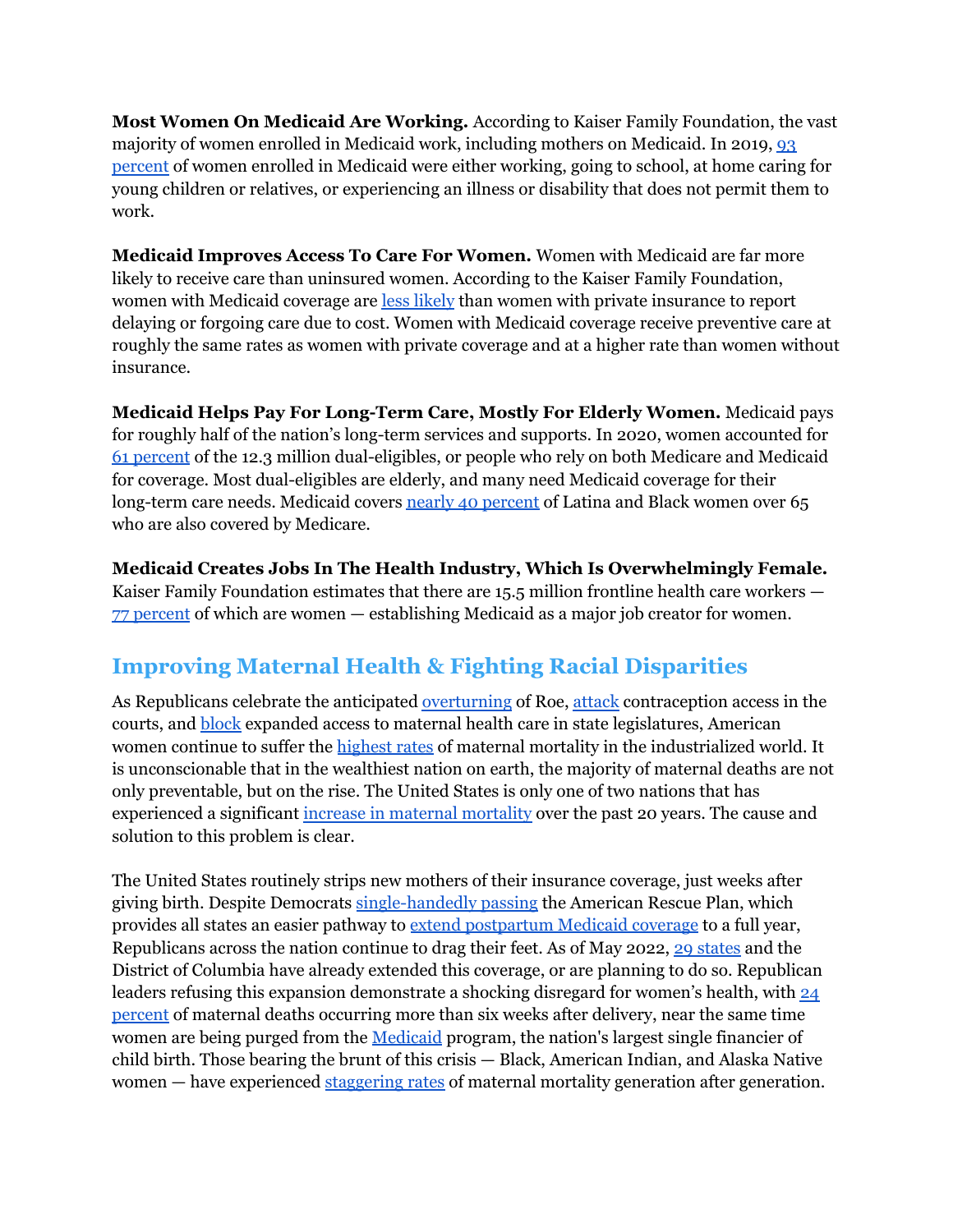The Black Maternal Health [Momnibus](https://blackmaternalhealthcaucus-underwood.house.gov/Momnibus) Act would provide millions in funding to address the root causes of America's maternal mortality crisis. In addition to advocating for 12-month post-partum Medicaid coverage, the Black Maternal Health Caucus drafted the Mominbus with provisions including: funding to address social determinants of health contributing to maternal mortality, funding to grow and diversity the priental workforce, and providing health care workers with the tools and training necessary to confront discriminatory and biased practices.

#### *America's Maternal Mortality Crisis*

**U.S. Maternal Mortality Rates Are The Highest In The Industrialized World And Rising.** When compared with 10 other industrialized nations, the United States has the highest rate of maternal mortality by far, with American women dying at a rate more than [double](https://www.commonwealthfund.org/publications/issue-briefs/2020/nov/maternal-mortality-maternity-care-us-compared-10-countries) that of other industrialized countries. The United States is only one of two nations that has reported an increase in maternal [mortality](https://www.commonwealthfund.org/publications/issue-brief-report/2020/dec/maternal-mortality-united-states-primer) since 2000. In 1987, the CDC reported [7.2](https://www.cdc.gov/reproductivehealth/maternal-mortality/pregnancy-mortality-surveillance-system.htm?CDC_AA_refVal=https%3A%2F%2Fwww.cdc.gov%2Freproductivehealth%2Fmaternalinfanthealth%2Fpregnancy-mortality-surveillance-system.htm) deaths for every 100,000 live births, with the rate increasing to [23.8](https://www.cdc.gov/nchs/data/hestat/maternal-mortality/2020/E-stat-Maternal-Mortality-Rates-2022.pdf) in 2020.

**Maternal Deaths Following Delivery.** The CDC has found roughly 24 [percent](https://www.cdc.gov/reproductivehealth/maternal-mortality/erase-mm/mmr-data-brief.html) of maternal deaths occur during pregnancy, with 34 [percent](https://www.cdc.gov/reproductivehealth/maternal-mortality/erase-mm/mmr-data-brief.html) occurring on the day of delivery or within seven days, and 24 [percent](https://www.cdc.gov/reproductivehealth/maternal-mortality/erase-mm/mmr-data-brief.html), occurring more than six weeks after giving birth, underscoring the need for access to quality, postnatal health coverage well beyond 60 days.

**Most Pregnancy-Related Deaths Are Preventable.** The CDC reports nearly two [thirds](https://www.cdc.gov/hearher/pregnancy-related-deaths/index.html) of pregnancy-related deaths could have been prevented. In order to [prevent](https://www.cdc.gov/hearher/pregnancy-related-deaths/index.html) pregnancy-related deaths, it is essential women have access to care, so medical professionals are able to recognize early maternal warning signs, provide an accurate and timely diagnosis, and deliver quality medical care.

**Addressing Late Maternal Deaths.** Maternal deaths occurring between 42 and 365 [days](https://www.commonwealthfund.org/publications/issue-briefs/2020/nov/maternal-mortality-maternity-care-us-compared-10-countries) following delivery are categorized as late maternal deaths. Cardiomyopathy and other cardiovascular conditions accounted for 27 [percent](https://www.cdc.gov/reproductivehealth/maternal-mortality/pregnancy-mortality-surveillance-system.htm?CDC_AA_refVal=https%3A%2F%2Fwww.cdc.gov%2Freproductivehealth%2Fmaternalinfanthealth%2Fpregnancy-mortality-surveillance-system.htm) of maternal deaths from 2014 to 2017, with [cardiomyopathy](https://www.commonwealthfund.org/publications/issue-briefs/2020/nov/maternal-mortality-maternity-care-us-compared-10-countries) serving as the leading cause of late maternal deaths. American women experience a [higher](https://www.commonwealthfund.org/publications/issue-briefs/2020/nov/maternal-mortality-maternity-care-us-compared-10-countries) rate of late maternal death than their counterparts in other industrialized nations. Insurance [enrollment](https://www.commonwealthfund.org/publications/issue-brief-report/2020/dec/maternal-mortality-united-states-primer) is a critical element in preventing premature death, by ensuring these conditions, specifically [cardiomyopathy](https://www.cdc.gov/heartdisease/cardiomyopathy.htm), are identified early and treated appropriately.

## *Women Of Color Are Acutely Impacted By The Maternal Health Crisis*

**Racial Disparities Have Worsened Over The Last Century.** While the United States has made progress in addressing maternal mortality since the beginning of the 20th century, it has been unsuccessful in reducing racial disparities in maternal mortality. In [1915,](https://www.commonwealthfund.org/publications/issue-brief-report/2020/dec/maternal-mortality-united-states-primer) the maternal mortality rate for Black women was 1.8 times higher than for white women, with disparities increasing in subsequent decades. In 2018, the maternal mortality rate for Black women was [3.2](https://www.cdc.gov/media/releases/2019/p0905-racial-ethnic-disparities-pregnancy-deaths.html) times [higher](https://www.cdc.gov/media/releases/2019/p0905-racial-ethnic-disparities-pregnancy-deaths.html) than for white women — the same disparity recorded 80 years ago. American Indian and Alaska Native women have a maternal mortality rate 2.3 [times](https://www.cdc.gov/media/releases/2019/p0905-racial-ethnic-disparities-pregnancy-deaths.html) higher than white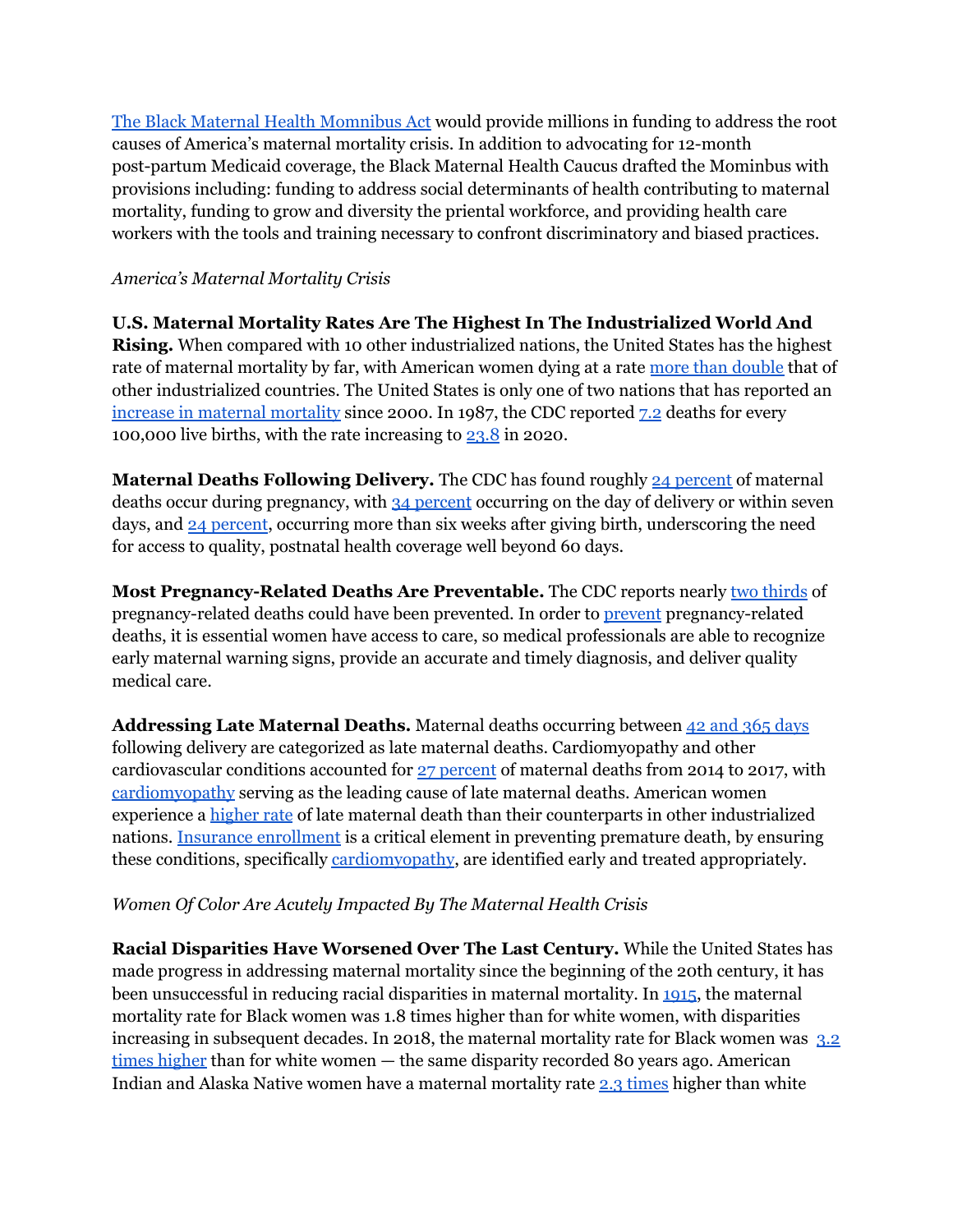women. For Black, American Indian, and Alaska Native women over 30, the rate of maternal mortality is <u>four to five times [higher](https://www.cdc.gov/media/releases/2019/p0905-racial-ethnic-disparities-pregnancy-deaths.html)</u> than for their white counterparts.

**Social Determinants Of Health And Maternal Mortality.** Addressing social determinants of health is essential to ending racial disparities in maternal mortality. However, the Center on Budget Policy and [Priorities](https://www.cbpp.org/research/health/closing-the-coverage-gap-would-improve-black-maternal-health) found "there is now consensus...that disproportionately high maternal mortality and morbidity among Black women, regardless of income and education, are due to structural racism in the delivery of health care services along with their lived experiences of racism." Higher educational attainment and income level do [not](https://www.americanprogress.org/issues/women/reports/2019/05/02/469186/eliminating-racial-disparities-maternal-infant-mortality/) have the same degree of [benefit](https://www.americanprogress.org/issues/women/reports/2019/05/02/469186/eliminating-racial-disparities-maternal-infant-mortality/) in reducing maternal mortality in Black women as they do for white counterparts. A maternal mortality report released by HHS in 2007 found [racial](https://www.hrsa.gov/sites/default/files/ourstories/mchb75th/mchb75maternalmortality.pdf) [disparities](https://www.hrsa.gov/sites/default/files/ourstories/mchb75th/mchb75maternalmortality.pdf) persisted despite poverty status. Black women living below the federal poverty line experienced maternal mortality at a rate three times [higher](https://www.hrsa.gov/sites/default/files/ourstories/mchb75th/mchb75maternalmortality.pdf) than their white counterparts at the same income level. Any effective approach to eliminating racial disparities in maternal health will need to address social determinants of health — like access to quality, affordable health care and health coverage — while equally addressing racism's pervasive influence in our society and its manifestations in health care delivery.

## **Expanding Medicaid And The Black Maternal Health Momnibus Act Will Improve Maternal Health**

The Black Maternal Health Momnibus Act would provide millions in funding to address the root causes of America's unprecedented maternal mortality crisis. In addition to advocating for 12-month post-partum Medicaid coverage, provisions in the legislation include: addressing social determinants of health, funding health equity research and practices, and providing health care workers with the necessary tools to confront discriminatory and biased practices.

## *Strong Maternal Health Relies On Medicaid*

**Access To Care Is Essential At Every Stage.** There is an urgent need for quality, affordable health coverage prior to, during, and after giving birth. Approximately 24 [percent](https://www.cdc.gov/reproductivehealth/maternal-mortality/erase-mm/mmr-data-brief.html) of maternal deaths are deemed 'late', occurring between six weeks and one year following delivery, demonstrating the immense need for continuous health access and coverage for a minimum of one year following the birth of a child.

**More Than Four In 10 Births Are Covered By Medicaid.** In 2018, 42 [percent](https://www.kff.org/medicaid/state-indicator/births-financed-by-medicaid/?currentTimeframe=0&sortModel=%7B%22colId%22:%22Percent%20of%20Births%20Financed%20by%20Medicaid%22,%22sort%22:%22desc%22%7D) of births were financed by Medicaid, with 40 percent or more births covered by the program in 25 [states.](https://www.kff.org/medicaid/state-indicator/births-financed-by-medicaid/?currentTimeframe=0&sortModel=%7B%22colId%22:%22Percent%20of%20Births%20Financed%20by%20Medicaid%22,%22sort%22:%22desc%22%7D) Rates varied across the nation, with 61 [percent](https://www.kff.org/medicaid/state-indicator/births-financed-by-medicaid/?currentTimeframe=0&sortModel=%7B%22colId%22:%22Percent%20of%20Births%20Financed%20by%20Medicaid%22,%22sort%22:%22desc%22%7D) of births financed by Medicaid in Louisiana, and 22 percent in Utah. In the 12 states that have refused Medicaid expansion, [eight](https://www.kff.org/medicaid/state-indicator/births-financed-by-medicaid/?currentTimeframe=0&selectedRows=%7B%22states%22:%7B%22alabama%22:%7B%7D,%22florida%22:%7B%7D,%22georgia%22:%7B%7D,%22mississippi%22:%7B%7D,%22south-carolina%22:%7B%7D,%22south-dakota%22:%7B%7D,%22wyoming%22:%7B%7D,%22wisconsin%22:%7B%7D,%22texas%22:%7B%7D,%22tennessee%22:%7B%7D,%22north-carolina%22:%7B%7D,%22kansas%22:%7B%7D%7D%7D&sortModel=%7B%22colId%22:%22Percent%20of%20Births%20Financed%20by%20Medicaid%22,%22sort%22:%22desc%22%7D) had more than 40 percent of births covered by Medicaid. Medicaid covers 65 [percent](https://www.cbpp.org/research/health/closing-the-coverage-gap-would-improve-black-maternal-health) of all births to Black mothers.

## **Closing the Medicaid Coverage Gap Is Critical To Improving Maternal Health.**

Women of color consistently experience higher rates of maternal mortality than white women, with the Center on Budget Policy and Priorities finding this to be the result of a combination of